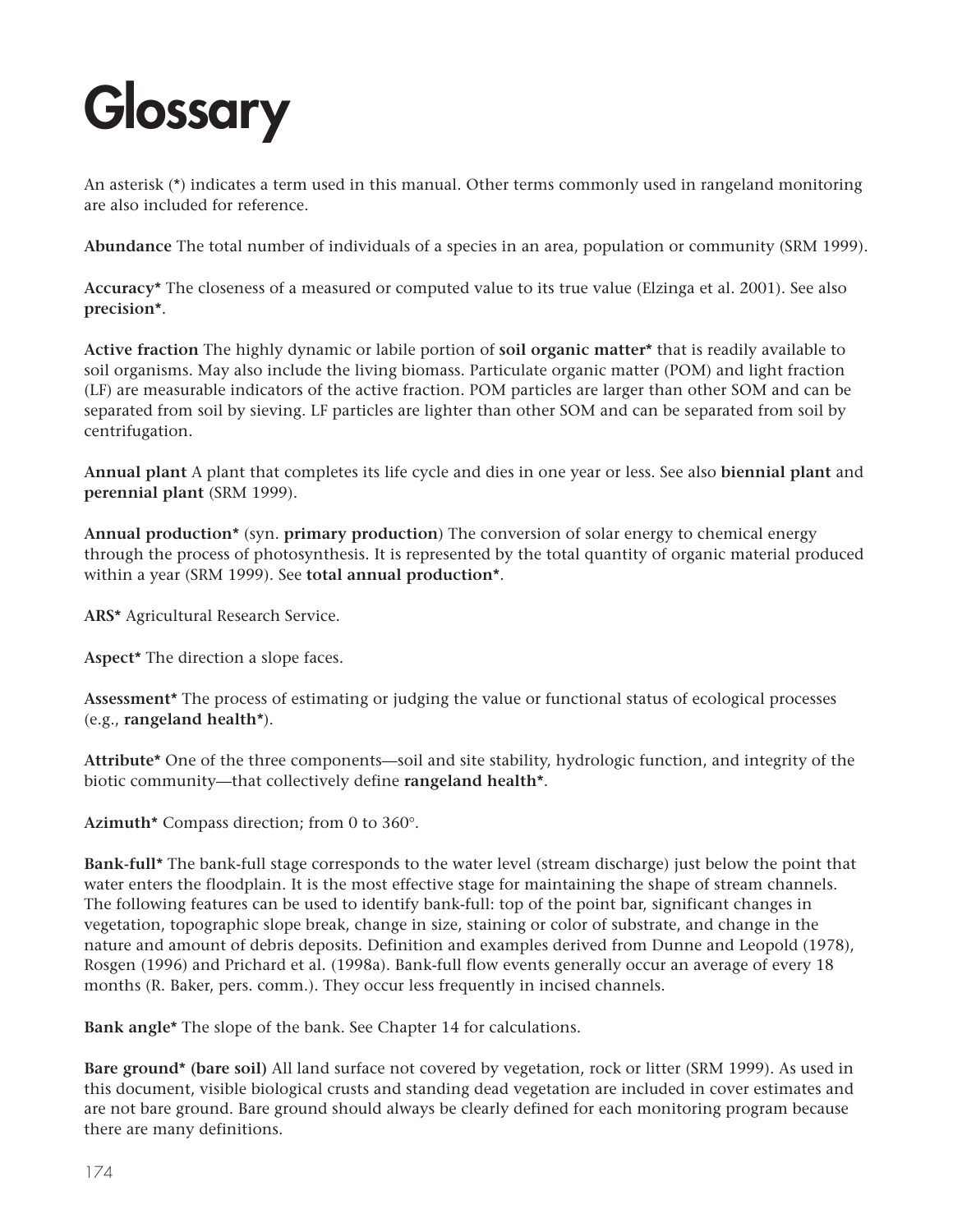**Bare ground (%)\*** Bare ground occurs where there are no plant or litter intercepts, and mineral soil is intercepted. Bare ground (%) is calculated by counting the number of points with "None" in the top layer column, nothing in any of the "Lower layers" columns and "S" in the "Soil surface" column. Divide this sum by the total number of points sampled. Multiply this value by 100.

**Basal area\* (plants)** (syn. **basal area**) The cross-sectional area of the stem or stems of a plant or of all plants in a stand. Basal area is measured at or near ground level (SRM 1999).

**Basal cover (%)\*** Basal cover is the area covered by plant bases. Basal cover (%) is the percent of the soil surface covered by plant bases in the Line-point intercept method. Basal cover (%) is calculated by counting the number of basal intercepts in the "Soil surface" column. Divide this sum by the total number points sampled. Multiply this value by 100.

**Basal gap** A space between plant bases that is not occupied by rooted vegetation when viewed as a vertical projection from the transect tape edge to the ground. Minimum gap sizes are defined by the user, and are usually 20 cm (0.7 ft). Vegetation stems of any diameter, even 1 mm, can start or stop a basal gap, as long as they are rooted in soil. Vegetation may occur as live or standing dead. User must define if gaps can be terminated by any plant, or by perennial plants only.

**Biennial plant\*** A plant that completes its life cycle and dies in two years or less. See also **annual plant** and **perennial plant**.

**Biological crust\*** Microorganisms (e.g., lichens, algae, cyanobacteria, microfungi) and non-vascular plants (e.g., mosses, lichens) that grow on or just below the soil surface.

**Biomass\* (plants)** The total amount of living plants above and below ground in an area at a given time (SRM 1999).

**Biotic integrity\*** Capacity of a site to support characteristic functional and structural communities in the context of normal variability, to resist loss of this function and structure due to a disturbance, and to recover following such disturbance. See also **soil and site stability\*, hydrologic function\*** and **rangeland health\***.

**BLM\*** Bureau of Land Management (**USDI\***).

**C-3 plant** A plant employing the pentose phosphate pathway of carbon dioxide assimilation during photosynthesis; a cool-season plant (USDA-NRCS 1997).

**C-4 plant** A plant employing the dicarboxylic acid pathway of carbon dioxide assimilation during photosynthesis; a warm-season plant (USDA-NRCS 1997).

**Canopy cover** The amount of ground covered by the vertical projection of the outer foliage and branches of a plant. Canopy cover overestimates the area of ground covered by vegetation because open spaces within a plant's canopy are not excluded from the canopy cover estimate. Compare to Foliar cover.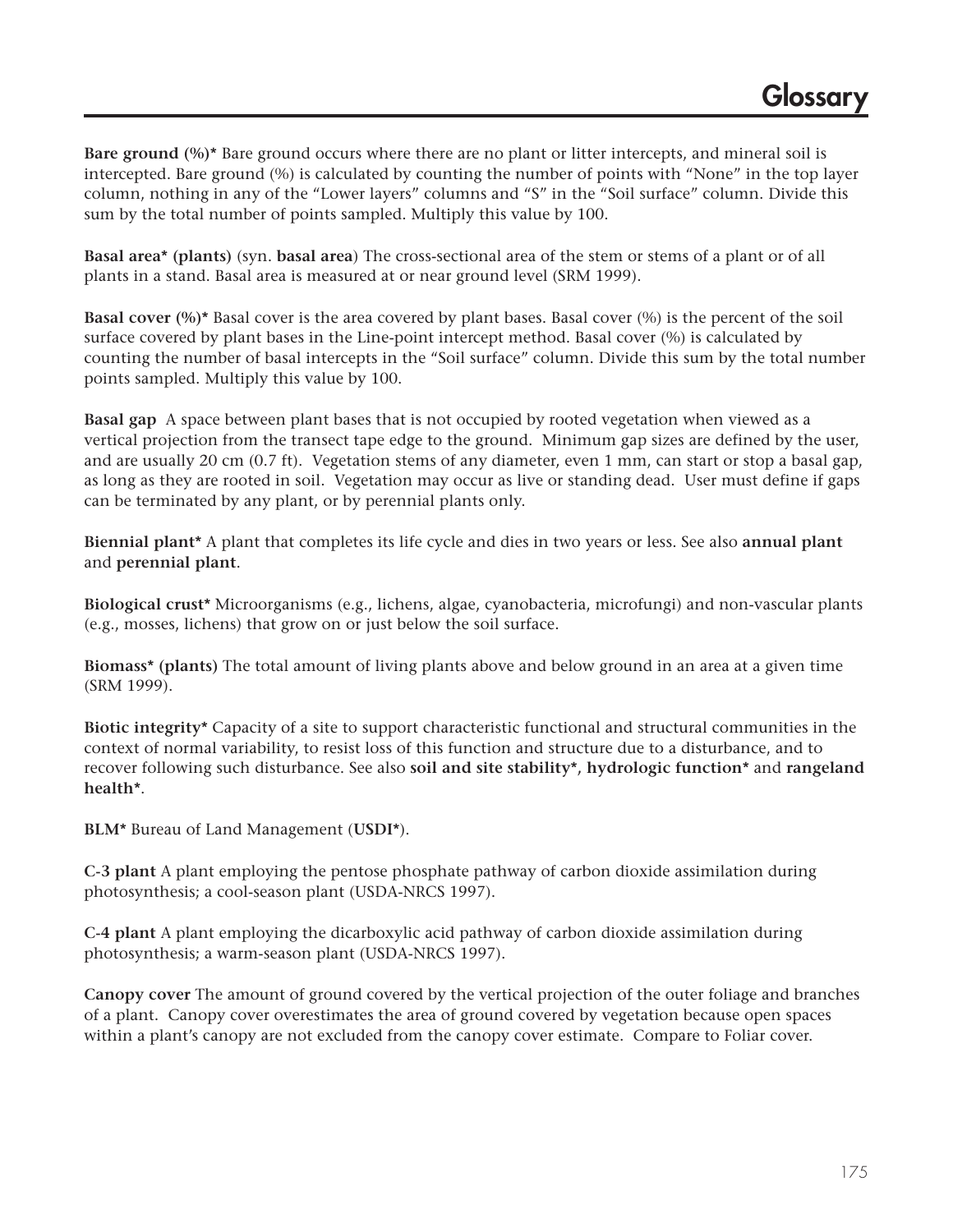**Canopy gap** A space between plant canopies that is not occupied by rooted vegetation when viewed as a vertical projection from the canopy edge to the ground. Minimum gap sizes are defined by the user, and are usually 20 cm (0.7 ft). Vegetation may occur as live or dead. Edges of canopy gaps are defined as a point along a transect tape where at least 50% of a 3 cm segment of tape edge intercepts live or dead plant canopy. User must define if gaps can be terminated by any plant, or by perennial plants only.

**Climate\*** The average or prevailing weather conditions of a place over a period of years (SRM 1999).

**Community pathway** Shifts in plant species compositions among biological communities within a single state.

**Compaction layer\*** A layer of dense soil at or near the surface, caused by repeated impact on or disturbance of the soil surface. When soil is compacted, soil grains are rearranged, pore spaces are decreased and soil particles are brought into closer contact with one another, thereby increasing bulk density (SSSA 1997).

**Composition\*** The proportions of various plant species in relation to the total on a given area; it may be expressed in terms of cover, density, weight, etc. (SRM 1999).

**Cover\*** The proportion of the soil surface covered by a vertical projection of the cover class of interest, regardless of what is above or below the object: plant parts (**foliar cover\***), plant bases (**basal cover\***), woody and herbaceous litter (**litter cover\***), lichens, mosses, duff, etc. The opposite of **bare ground\***.

**Cover by functional group (%)\*** A subset of **foliar cover\***. Cover by functional group is the proportion of the soil surface covered by the vertical projection of plant canopies belonging to a specific **functional group**. Calculate cover by functional group by first determining which plant species belong to the functional group. Then count the total number of sample points where species in the designated functional group are intercepted. Divide this sum by the total number of sample points. Multiply this value by 100.

**Cover by species resistant to fire, grazing, traffic, etc.\*** A subset of **foliar cover\***. Cover by species resistant to fire, grazing, traffic, or cover by invasive species is the proportion of the soil surface covered by the vertical projection of plant canopies belonging to the specific group. Calculate cover by species resistant to fire, grazing, traffic, or cover by invasive species by first determining which plant species belong to the designated group. Then count the total number of sample points where species in the designated group are intercepted. Divide this sum by the total number of points sampled. Multiply this value by 100. See also **foliar cover\***.

**Culm** A jointed grass stem. This may or may not be hollow.

#### **DBH\*** See **diameter at breast height\*.**

**Declination\*** Angle, in degrees, between magnetic north and geographical north.

**Decomposition\*** The biochemical breakdown of organic matter into its original compounds and nutrients.

**Diameter at Breast Height (DBH)\*** The diameter of a tree at breast height (1.4 m or 4.5 ft above the ground), measured outside of the bark (USDA Forest Service 2003).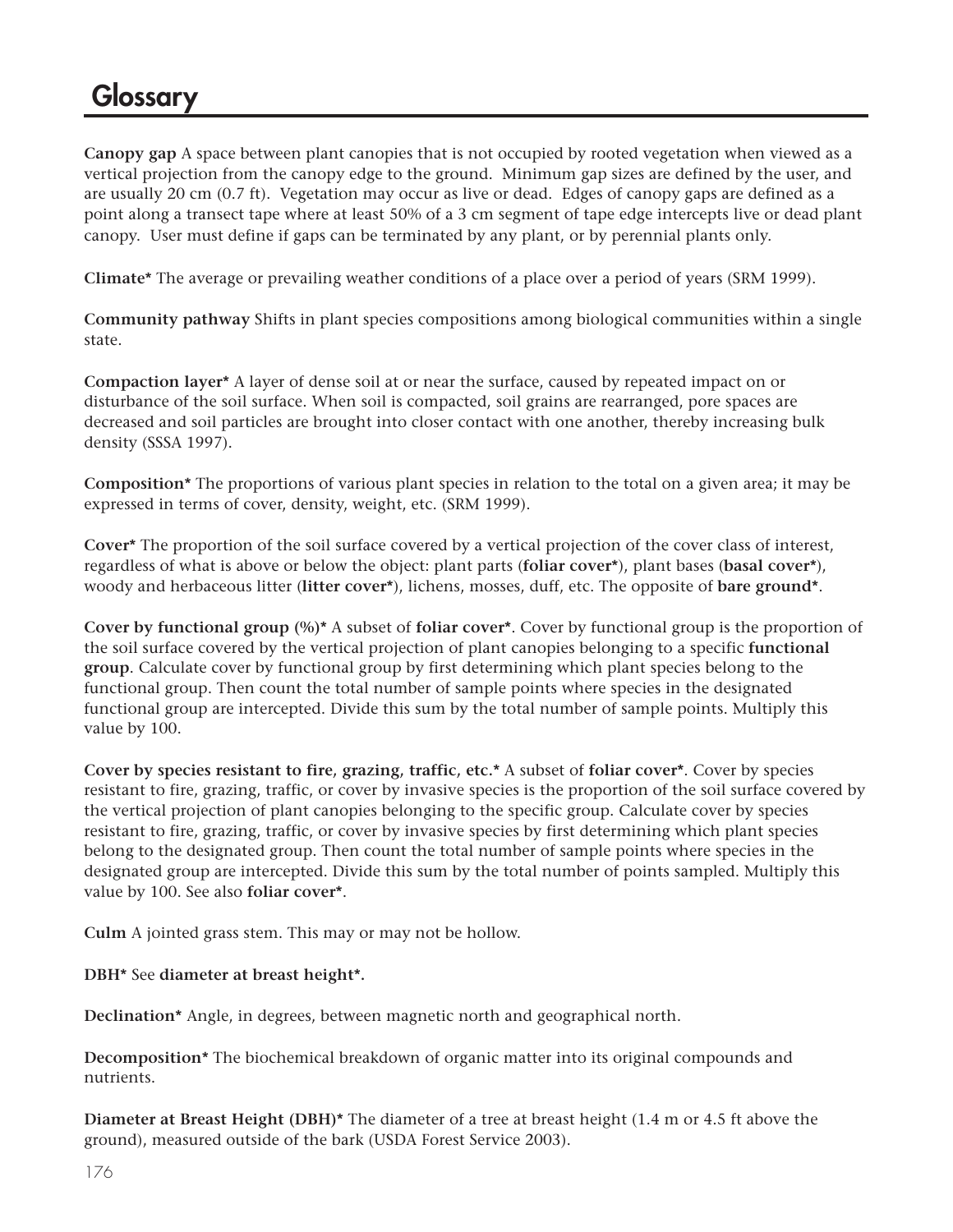**Diameter at Root Collar (DRC)\*** The diameter of a tree measured at the ground line or stem root collar, measured outside of the bark.

**DOQQ\*** Digital Orthophoto Quarter Quadrangle.

**DRC\*** See **diameter at root collar**.

**Duff\*** Partially decomposed plant litter. It consists of decomposing leaves and other organic material. You should see NO recognizable plant parts. When moss is present, the top of the duff layer is just below the green portion of the moss. The bottom of this layer is the point where mineral soil (A horizon) begins. See also **litter\*** and **embedded litter\***.

**Ecological processes\*** Ecological processes include the water cycle (the capture, storage and redistribution of precipitation), energy flow (conversion of sunlight to plant and animal matter) and nutrient cycle (the cycle of nutrients, such as nitrogen and phosphorus, through the physical and biotic components of the environment). Ecological processes functioning within a normal range of variation at an ecological site will support specific plant and animal communities.

**Ecological reference area** An area representing a single ecological site in which ecological processes are functioning within a normal range of variability, and the plant community has adequate resistance to and resiliency from most disturbances. These areas do not need to be pristine, historically unused lands (e.g., climax plant communities or relict areas).

**Ecological site\*** (syn. **rangeland ecological site**) A kind of land with specific physical characteristics, which differs from other kinds of land in its ability to produce distinctive kinds and amounts of vegetation and in its response to management. Apparently synonymous with ecological type used by USDA Forest Service (SRM 1999).

**Ecological site description\*** Description of the soils, uses and potential of land with specific physical characteristics that produces distinctive kinds and amounts of vegetation.

**Ecosystem\*** Organisms, together with their abiotic environment, that form an interacting system and inhabit an identifiable space (SRM 1999).

**Embedded litter\*** Non-decomposed, detached plant material (**litter\***) partially implanted or set in the soil surface such that, if the litter is removed, it will leave an indentation in the soil's surface. See also **litter\***, **duff\***.

**Energy flow** Conversion of sunlight to plant and animal matter; one of the **ecological processes**\*.

**Erodibility\*** (syn. **soil erodibility\***) The degree or intensity of a soil's state or condition of, or susceptibility to, being eroded by wind or water (adapted from SSSA 1997).

**Erosion\*** Detachment and movement of soil or rock fragments by water, wind, ice, gravity; the process whereby the land surface is worn away by running water, wind, ice or other geological agents, including such processes as gravitational creep (SRM 1999).

**Erosivity\*** The capacity of rainfall to detach soil particles. This is a function of raindrop size and rainfall intensity.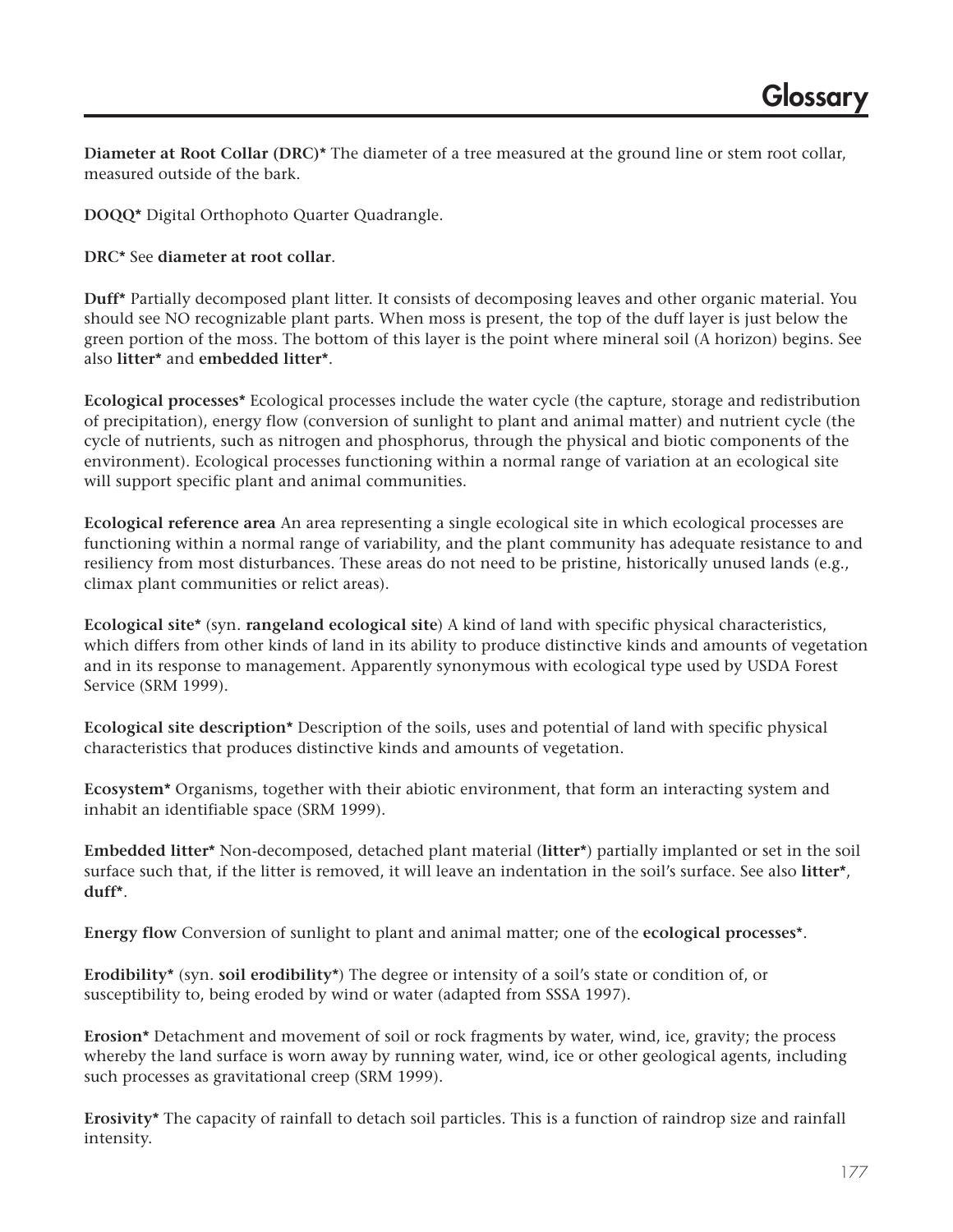**Exotic plant\*** A plant growing or occurring in an ecosystem that is beyond its natural range of existence or natural zone of potential dispersal (SRM 1999).

**Flow pattern** The path that water takes (i.e., accumulates) as it moves across the soil surface during overland flow.

**Foliage height diversity (FHD)\*** Foliage height diversity is the vertical structural diversity of vegetation. It is calculated using the Shannon-Weiner diversity index. See Chapter 11 for calculations from the Vegetation structure method. The same calculations can be applied to the Line-point intercept with Height method (Ch. 15); given height classes are developed (such as 0-50 cm, 51-100 cm, 101-150 cm and 151- 200 cm). See also **vegetation structure\***.

**Foliar cover\*** Proportion of the soil surface covered by a vertical projection of a plant cover. This is effectively the area that is protected from raindrops and the area in shade when the sun is directly overhead. This is the definition used in erosion models.

**Foliar cover (%)**\* Foliar cover (%) is calculated by counting the number of plant intercepts ("Top layer" = species code). Divide this sum by the total number of points sampled. Multiply this value by 100.

**Forb\*** Any broad-leafed, herbaceous plant, other than those in the Poaceae (grasses), Cyperaceae (sedges) and Juncaceae (rushes) families (SRM 1999). May or may not be woody.

**Functional/structural groups\*** A suite or group of species that, because of similar shoot or root structure, photosynthetic pathways, nitrogen-fixing ability, life cycle, etc., are grouped together.

**GIS\*** Geographic Information System.

**GPS\*** Global Positioning System.

**Grassland\*** An area of vegetation dominated by herbaceous grasses. Grassland constitutes a major world vegetation type and occurs where there is sufficient moisture for grass growth, but where the environmental conditions, both climatic and anthropogenic, prevent tree growth. Its occurrence, therefore, is correlated with a rainfall intensity between that of desert and forest.

**Greenline**\* The first perennial vegetation that forms a lineal grouping of community types on or near the water's edge. It occurs most often at or slightly below the bank-full stage (Winward 2000).

**Ground cover\*** The percentage of material (e.g., **litter\***, **standing dead vegetation\***, gravel/rocks, vegetation and **biological crust\***) excluding **bare soil\***, covering the land surface. See also **soil surface\***.

**Gully** A furrow, channel or miniature valley, usually with steep sides, through which water commonly flows during and immediately after rains or snow melt (SRM 1999).

**Half-shrub** (syn. **sub-shrub**) A perennial plant with a woody base, whose annually produced stems die each year (SRM 1999).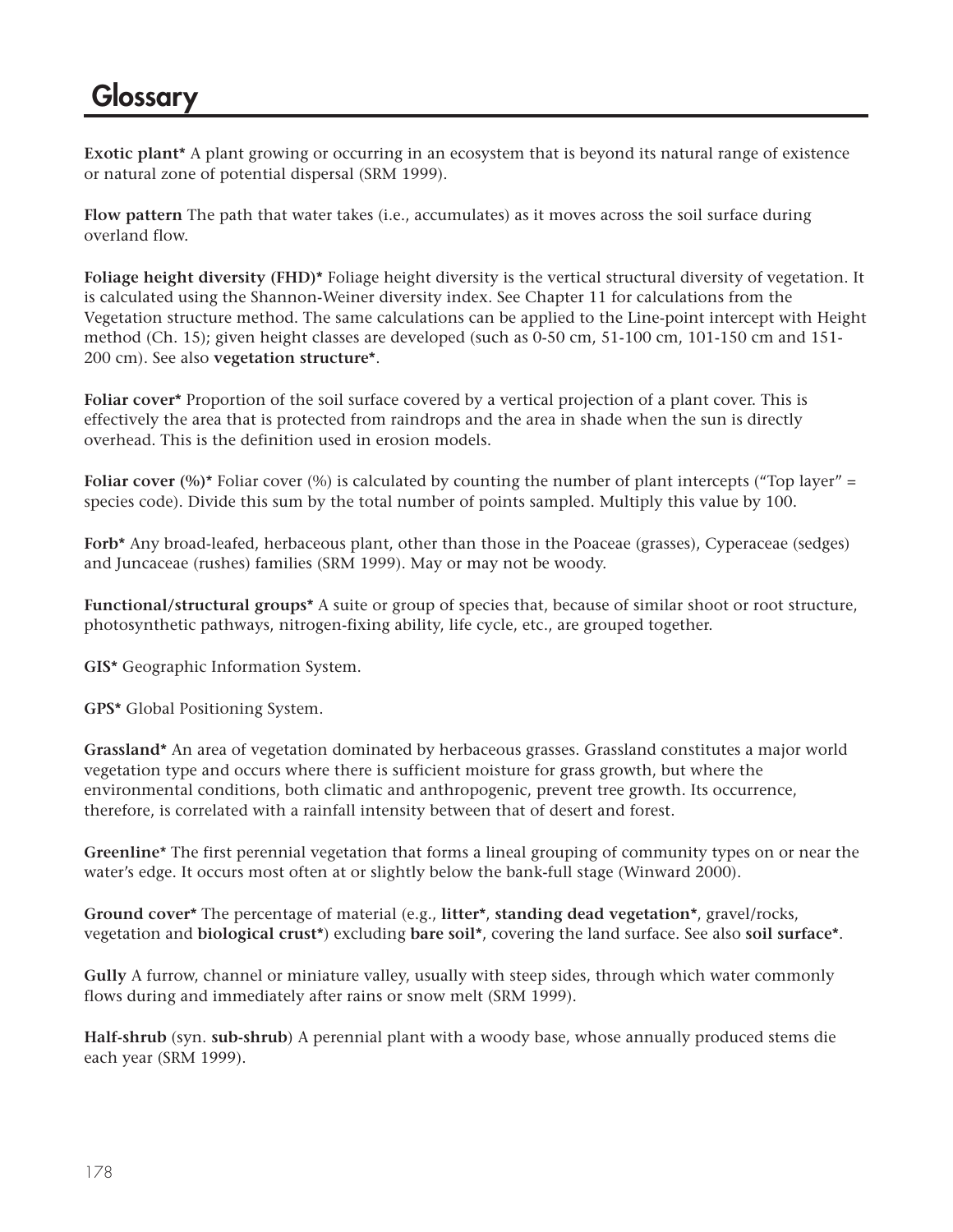**Hillslope profile component\*** The landscape element along a hill's slope. Distinguished by shape, position and long-term erosion or sedimentation related to soil formation. These components include: summit, shoulder, backslope, footslope and toeslope (Wysocki and Zanner 2003).

**Horizontal slope shape\*** The geometric shape along an elevation contour across the hillslope (the elevation contour). Slope shape can be convex, concave or linear. Compare with **vertical slope shape\***.

**Humus** (syn. **stabilized organic matter**) Usually a synonym for stabilized organic matter, but is sometimes used to refer to all soil organic matter (SSSA 1997). See **stabilized organic matter**.

**Hydrologic function\*** The capacity of a site to capture, store and safely release water from rainfall, run-on and snowmelt (where relevant); to resist a reduction in this capacity; and to recover this capacity following degradation (one of the three attributes of **rangeland health**\*). See also **biotic integrity\*** and **soil and site stability\***.

**Indicators\*** Components of a system whose characteristics (e.g., presence or absence, quantity, distribution) are used as an index of an attribute (e.g., **biotic integrity**\*) that is too difficult, inconvenient or expensive to measure.

**Infiltration\*** The entry of water into the soil (SSSA 1997).

**Infiltration rate (mm/hr)\*** The rate (or speed) at which water infiltrates the soil during a specified time period. See Chapter 8 for calculations. **Ratio of interspace:under plant canopy\*** is calculated by dividing the average infiltration rate in plant canopy interspaces (Veg class = NC) by the average infiltration rate under plant canopies (Veg class = G, Sh, F or T). See also **infiltration\***.

**INIFAP\*** Instituto Nacional de Investigaciones, Agricolas y Forestales (Mexico).

**Interspace\*** An area between the canopies of two or more plants, or between the bases of two or more plants. Interspaces can consist of **bare soil**, **litter\***, plants of a different **functional group\*** (i.e., grass between shrubs), or soil surface features, including rocks, **biological crusts\***, **duff\*** and **embedded litter\***.

**Invasive plant\*** Plants that are not part of (exotic) or a minor component of (native) the original plant community or communities that increase above what's expected given the normal range of variability of a site.

**Inventory** (syn. rangeland inventory): **(1)** The systematic acquisition and analysis of resource information needed for planning and management of rangeland; **(2)** the information acquired through rangeland inventory (SRM 1999).

**Landscape unit**\* A type of land that can be defined based on slope, aspect, landscape position (including elevation) and soil. Landscape units repeat across the landscape for a particular region. Landscape unit is a generic term that is generally equivalent to ecological sites used by the NRCS and ecological types used by the USFS. The only difference is that ecological sites and types are defined at a particular scale (generally including several soil series). Landscape units can be defined very coarsely (e.g., basin vs. range) or extremely finely (e.g., Stellar fine sandy loam on east-facing 1-2% slopes), depending on objectives. It is appropriate to substitute either the term "ecological site" or "ecological type" for "landscape unit" throughout this manual.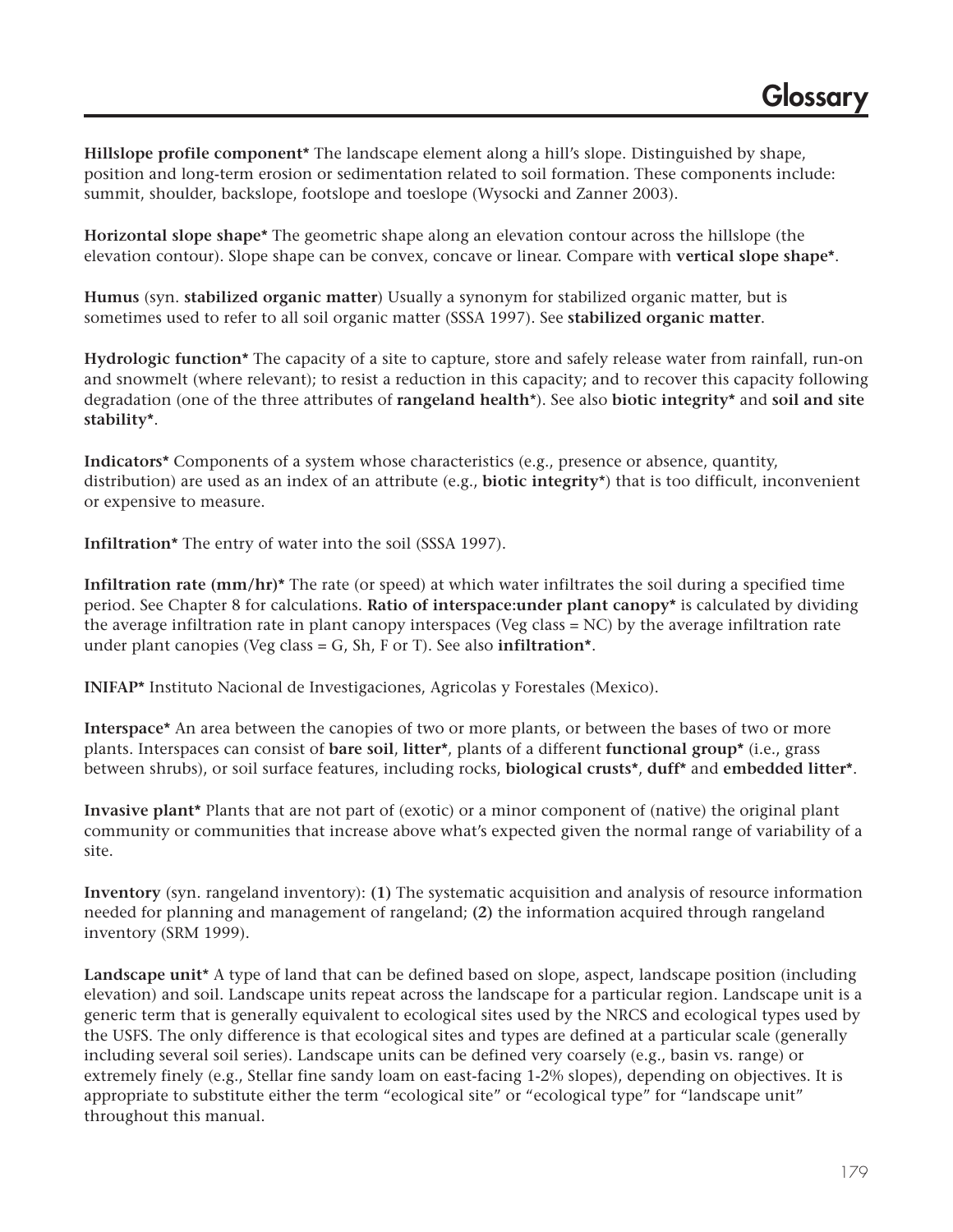**Lineal\*** Along a line.

**Litter\*** The uppermost layer of organic debris on the soil surface; essentially, the freshly fallen or slightly decomposed plant matter (SRM 1999). Includes persistent and non-persistent organic matter that is in contact with the soil surface (i.e., not rooted in the soil). See also **embedded litter\***, **duff\***, **woody litter\*** and **litter cover (%)\***.

**Litter cover (%)\*** The proportion of the soil surface covered by a vertical projection of **litter**\*. Calculate litter cover (%) by counting the total number of sample points where litter (L or WL) is intercepted. Divide this sum by the total number of points sampled. Multiply this value by 100. See also **litter\*, woody litter\*, foliar cover\***, **bare ground\*** and **basal cover\***.

**Minimum estimate of species richness**\* A minimum estimate of the total number of species in an area. This can be estimated from the Line-point intercept or Plant production methods. Simply count the number of species detected with either method, making sure not to count the same species twice. See also **species richness\***.

**Monitoring\*** The orderly and quantitative collection, analysis and interpretation of resource data to evaluate progress toward meeting management objectives. The process must be conducted over time in order to determine whether or not management objectives are being met (SRM 1999).

**Monitoring plot\*** A transect or set of transects (plot) permanently located within a monitoring unit from which monitoring data are collected.

**Monitoring site\*** (syn. **monitoring plot\***) Locations selected for monitoring.

**Monitoring unit\*** Areas located on a particular part of the landscape (e.g., valley bottom), within which vegetation, soil type, use intensity, and the status of the soil and vegetation are relatively homogeneous. Monitoring units may range in size from less than an acre to a square mile or more and may be repeated across the landscape. Not all monitoring units will actually be monitored. A monitoring unit in riparian zones is equivalent to a riparian complex. Monitoring units are typically smaller than, and subsets of, a **landscape unit\***.

**Normal variability** or **normal range of variability\*** The deviation of characteristics of biotic communities and their environment that can be expected, given natural variability in climate and disturbance regimes.

**Noxious weed** Any plant designated by a federal, state or county government to be injurious to public health, agriculture, recreation, wildlife, or any public or private property (Sheley et al. 1999).

**NRCS\*** National Resources Conservation Service (**USDA\***)

**Number of strikes per depth increment\*** The number of impact penetrometer strikes for each depth increment (0-5 cm, 5-10 cm, 10-15 cm, 15-20 cm, etc.). This is not the cumulative number of strikes per depth (see Chapter 7). **Ratio of interspace:under plant canopy\*** is calculated by dividing the average number of strikes in plant canopy interspaces (Veg class = NC) by the average number of strikes under plant canopies (Veg class = G, Sh, F or T) for each depth increment. See also **compaction layer\***.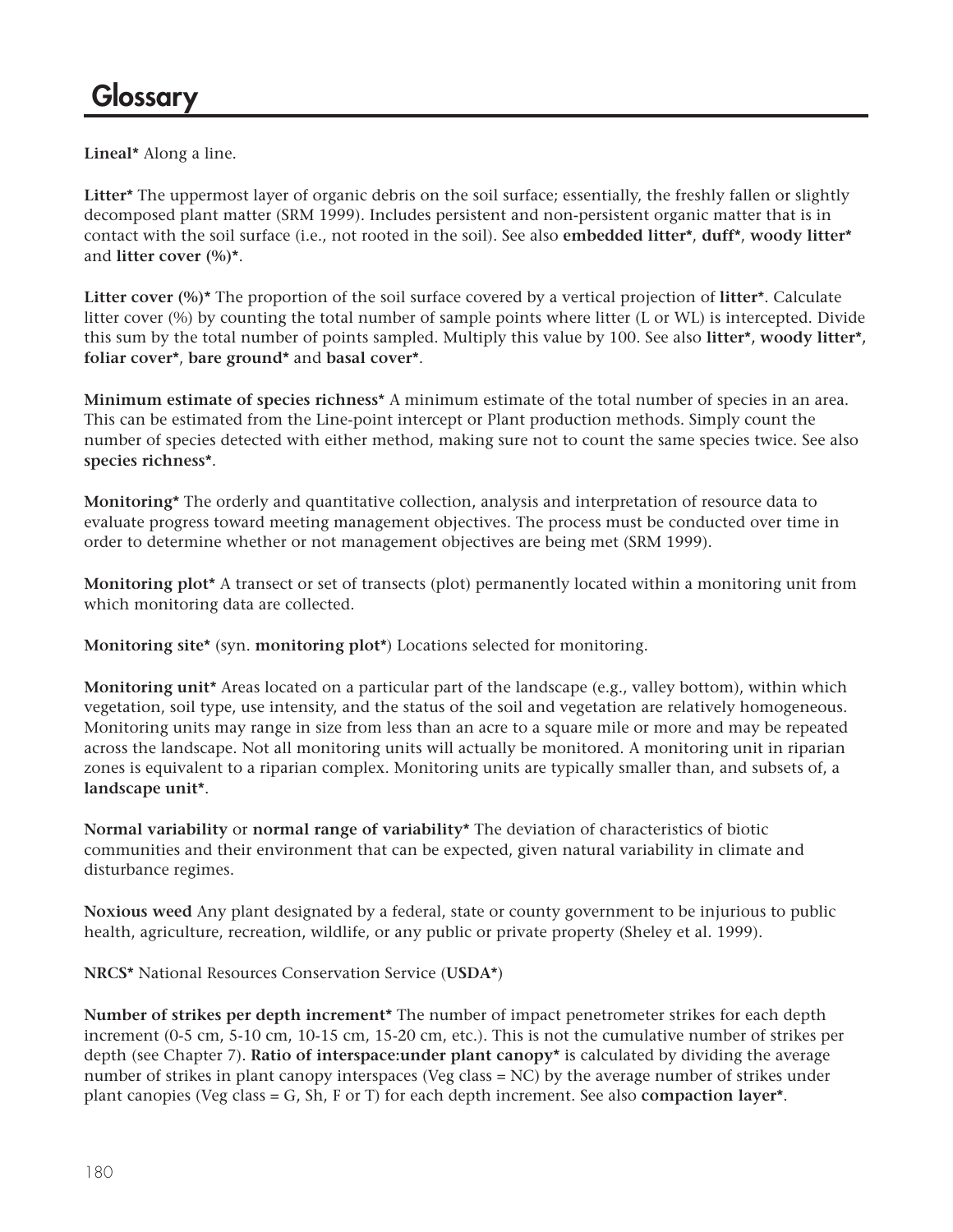**Organic matter\*** Any material that is part of, or originated from, living organisms. Includes **soil organic matter\***, plant residue, mulch, compost, and other materials (SSSA 1997). See also **soil organic matter\***.

**Parent material** The unconsolidated and more or less chemically weathered rocks, mineral matter or organic accumulations (e.g., peat) from which soils are developed by pedogenic processes (simplified from SSSA 1997).

**PDF\*** Portable Document Format. Documents in a format easily downloaded, viewed and printed from the Internet.

**Pedestal (erosional)\*** Plants or rocks that appear elevated as a result of soil loss by wind or water erosion (does not include plant or rock elevation as a result of non-erosional processes such as frost heaving). Compare to **terracette**.

**Pedon**. A three-dimensional body of soil with lateral dimensions large enough to permit the study of horizon shapes and relations. Its area ranges from 1 to 10  $m<sup>2</sup>$  (10 to 100 ft<sup>2</sup>) (see SSSA 1997 for more detail).

**Percent basal cover\*** See **basal cover (%)\***.

**Perennial plant\*** A plant that has a life span of three or more years (USDA-NRCS 1997). See also **annual plant** and **biennial plant**.

**Physical crust\*** Impact of raindrops on bare soil causes the soil surface to seal and form a thin surface layer that inhibits water absorption.

**Plant base\*** Located above the roots and below the stems of a plant, at and just above the soil surface.

**Plant decadence** In a plant community, decadence refers to an overabundance of dead or dying plants relative to what is expected for a site, given the natural range of variability in disease, climate and management influences.

**Plant density\*** The number of individuals per unit area (see Chapter 15).

**Plant density by size class\*** The number of individuals, within a given size class, per unit area. See Chapter 15 for calculations.

**Plant production\*** See **total annual production\***.

**Polypedon**. A group of contiguous similar pedons. The limits of a polypedon are reached where there is no soil, or where the pedons have characteristics that differ significantly (SSSA 1997).

**Precision\*** The closeness of repeated measurements of the same quantity (Elzinga et al. 2001). See also **accuracy\***.

**Primary production** See **annual production\***.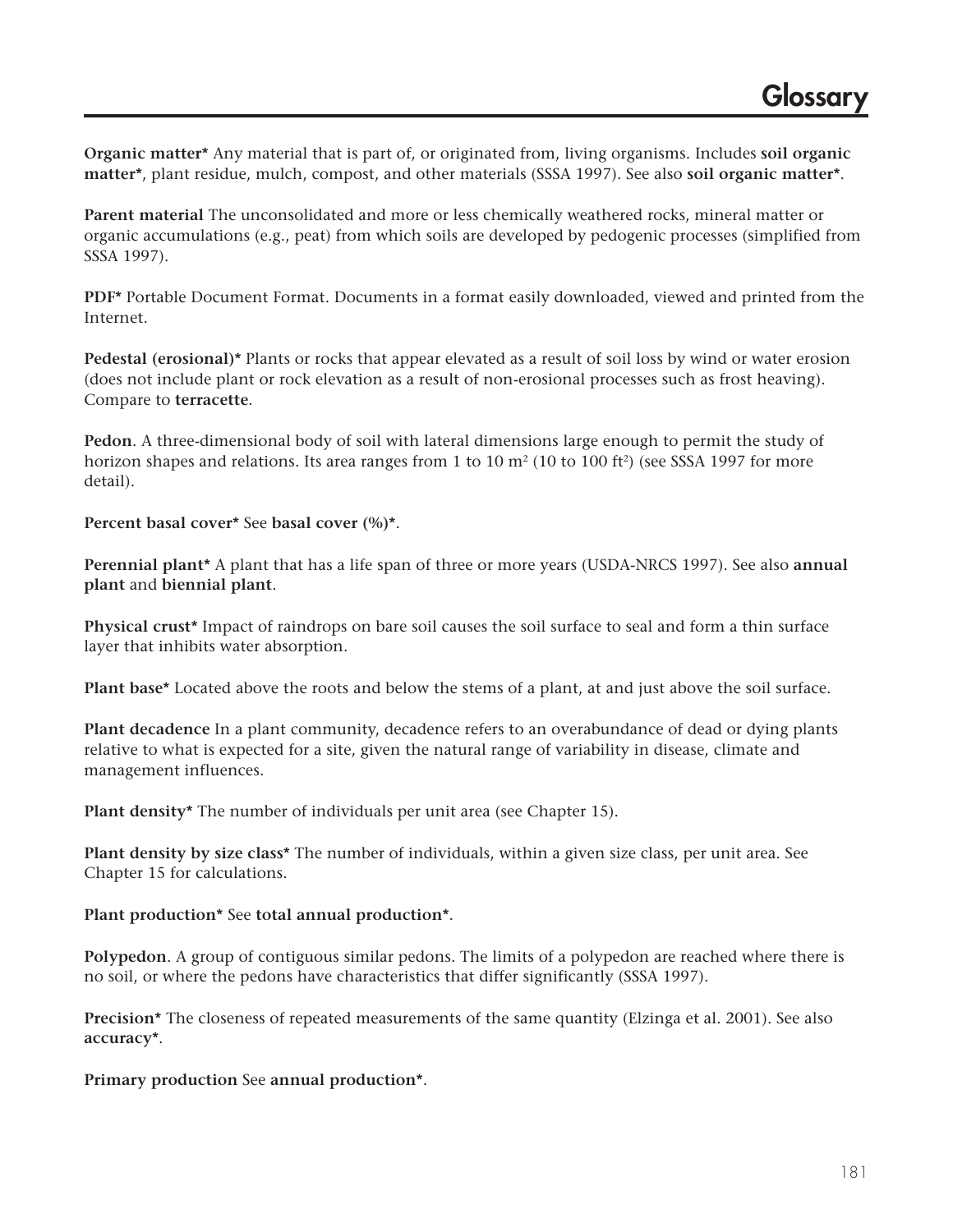**Production by plant species\*** (or annual production by plant species) All aboveground plant biomass produced during a single growing year for a given plant species. Production by plant species is expressed in pounds per acre (lb/ac). See Chapter 9 for methods of estimating and calculating total annual production. See also **total annual production\***.

**Production by functional group\*** (or annual production by functional group) All aboveground plant biomass produced during a single growing year for a given plant **functional group\***. Calculate production by functional group by first determining which plant species belong to the functional group. Using the methods described in Chapter 9 for estimating and calculating total annual production, measure and calculate production by plant species. Then add together annual plant production for each individual species in the functional group to determine plant production for the functional group. Production by functional group is expressed in pounds per acre (lb/ac). See also **total annual production\***, **production by plant species\*** and **functional/structural groups\***.

**Proportion of dead plant intercepts (by species)\*** For a given species, count the number of dead plant intercepts (i.e., hit a dead plant part; the entire plant does not have to be dead). Divide this sum by the total number of plant intercepts for the selected species. Multiply this value by 100.

**PVC\*** Polyvinyl Chloride.

**Qualitative data\*** Non-quantitative data derived from observations, commonly visual, and recorded descriptively. Qualitative data is not measured (e.g., descriptive or non-numerical data).

**Qualitative rangeland health assessment** The determination of the functional status of an attribute(s) through non-numerical observations of indicators. Qualitative assessments have an element of subjectivity.

**Quantitative data\*** Data derived from measurements, such as counts, dimensions, weights, etc., and recorded numerically; may include ratios or other values. Qualitative numerical estimates, such as ocular cover and production estimates, are often referred to as "semi-quantitative."

**Quantitative rangeland health assessment** The determination of the functional status of an attribute(s) through measurements of vegetation, soil or landscape characteristics that are indicators, or can be used to derive indicators. Quantitative assessments have a known level of precision and accuracy, and require a quantitative reference value for comparison.

**Rangeland\*** Land on which the indigenous vegetation (climax or natural potential) is predominantly grasses, grass-like plants, forbs or shrubs and is managed as a natural ecosystem. If plants are introduced, they are managed similarly. Rangelands include natural grasslands, savannas, shrublands, many deserts, tundra, alpine communities, marshes and wet meadows (SRM 1999). Oak and piñon-juniper woodlands could also be included in this definition.

#### **Rangeland ecological site** See **ecological site\*.**

**Rangeland health\*** The degree to which the integrity of the soil, vegetation, water and air, as well as the ecological processes of the rangeland ecosystem, are balanced and sustained. Integrity is defined as maintenance of the structural and functional attributes characteristic of a locale, including normal variability (SRM 1999) (see footnote at end of Glossary).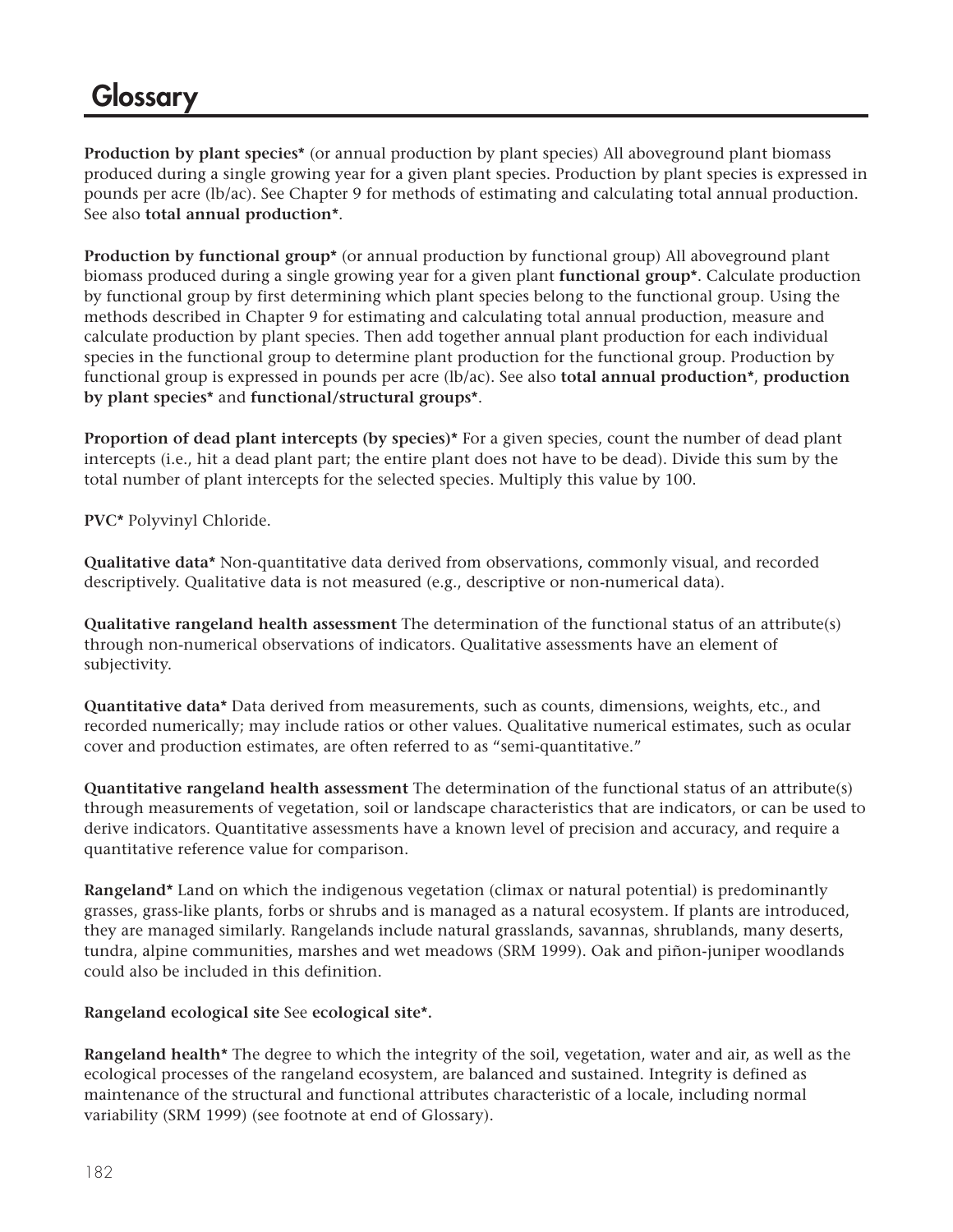**Ratio of interspace:under plant canopy\*** See **infiltration rate (mm/hr)\*** for infiltration (Single-ring infiltrometer) and **number of strikes per depth increment\*** for compaction (Compaction test).

**Reference area** or **site** A landscape unit or monitoring unit at the **reference state**. Often used or referred to for **qualitative** and **quantitative assessments.**

**Reference state\*** The state where functional capacities represented by soil and site stability, hydrologic function and biotic integrity are performing at an optimum level under the natural disturbance regime. This state usually includes, but is not limited to, what is often referred to as the potential native plant community (PNC).

**Resilience\*** The capacity of ecological processes to recover following a disturbance. Resilience can be defined in terms of the rate of recovery, the extent of recovery during a particular period of time, or both.

**Resistance\*** The capacity of ecological processes to continue to function without change following a disturbance.

**Rhizomatous plant** A plant that develops clonal shoots by producing rhizomes. Rhizomes are horizontal underground stems that usually produce roots and shoots from nodes (SRM 1999).

**Rill\*** A small, intermittent watercourse with steep sides, usually no more than several centimeters deep (SSSA 1997). Rills generally are linear erosion features.

**Riparian colonizing species\*** Plant species that become established in open, barren areas. They are often among the first plants to occupy open sites. In riparian areas they "colonize" edges of bars or areas where stream banks have freshly eroded. They are rhizomatous/stoloniferous in growth form, but the roots are shallow and the stems are relatively weak. Although they are short-lived, they have a capacity to grow very rapidly—up to one to four centimeters per day. They initiate shallow roots every few centimeters and, as water force aligns their stems parallel to the water's edge, they develop temporary bands/stringers of vegetation along stream edges. Their primary function is to filter and catch very fine (flour-like) sediments and build substrate for the stronger, more permanent "stabilizing" species (see definition for **riparian stabilizing species**\*). As such, they play a crucial role in initiating recovery/maintenance of stream banks. Typical examples include brookgrass (*Catabrosia aquatica*) and water-cress (*Rorippa nasturtium-aquaticum*) (Winward 2000).

**Riparian complex\*** A unit of land characterized by a unique set of biotic and abiotic factors. Complexes are identified on the basis of their topography, soils, stream gradient, associated water flow features, and their general vegetation patterns. A riparian complex is similar in definition to a valley segment, except that the valley segment refers to the stream channel proper, while the riparian complex is used to describe the full width of the riparian area across a particular portion of a valley. Generally, a limited set of stream reaches is nested within a given riparian complex (Winward 2000).

**Riparian greenline\*** See **greenline**\*.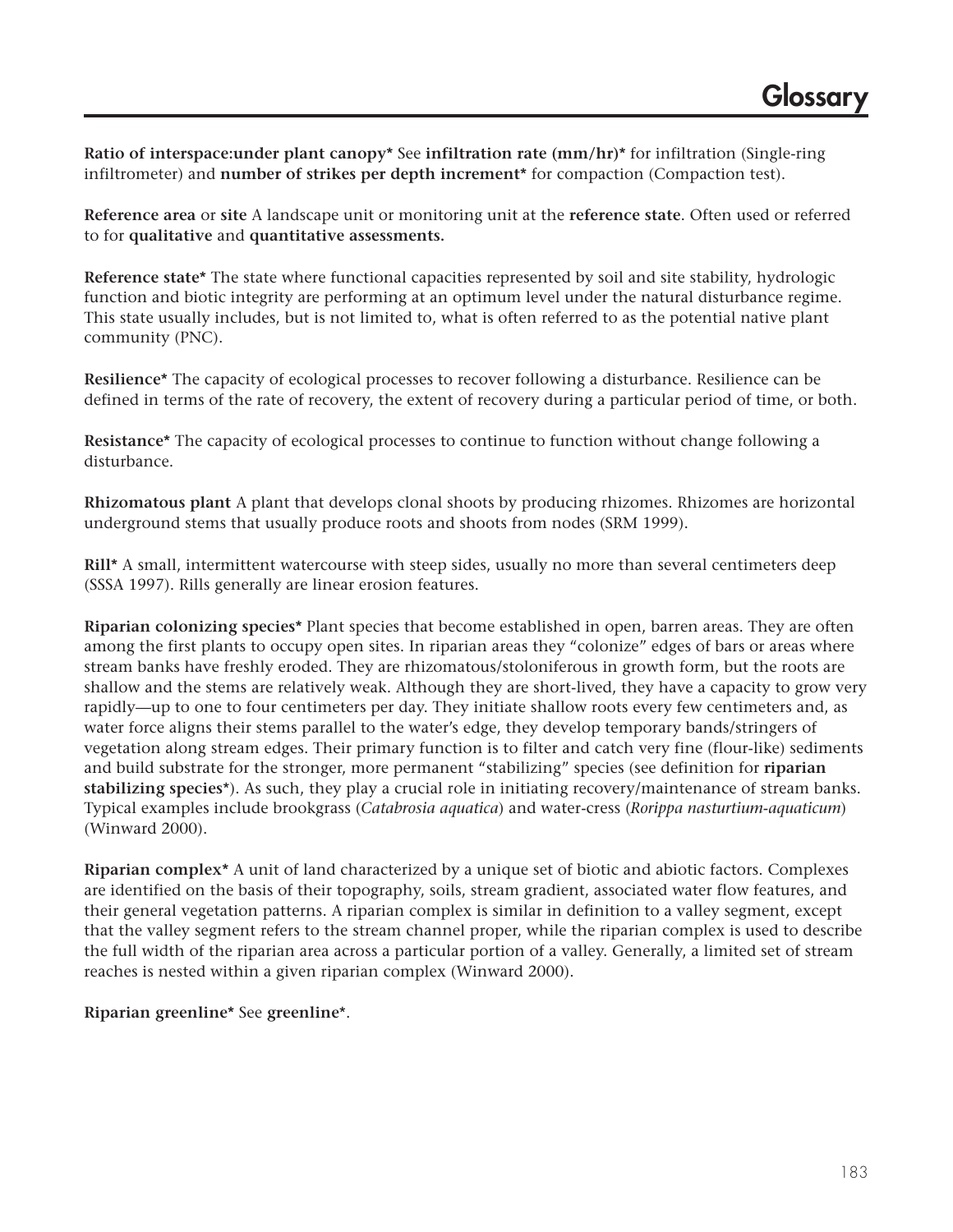**Riparian stabilizing species\*** Plant species that become established along edges of streams, rivers, ponds and lakes. Although they generally require hydric settings for establishment, some may persist in drier conditions once they become firmly established. They commonly have strong, cord-like rhizomes as well as deep fibrous root masses. In addition, they have coarse leaves and strong crowns, which, along with their massive root systems, are able to buffer stream banks against the erosive force of moving water. Along with enhancing streambank strength, they filter sediments and, with the force of water, build/rebuild eroded portions of stream banks. They likewise filter chemicals, which is important in improving water quality. The presence of these species, thereby, plays a significant role in attaining/maintaining proper functioning of riparian and aquatic ecosystems (based on Winward 2000).

**Runoff\*** The portion of precipitation, snowmelt or irrigation on an area that does not infiltrate, but instead is discharged by the area (SSSA 1997).

**Savanna\*** A plant community found between a tropical, subtropical or temperate forest biome and a desert biome; transitional in character between grassland or desert and forest, it typically has droughtresistant vegetation dominated by grasses with shrubs and scattered tall trees.

**Shrub\*** A plant that has persistent, woody stems and a relatively low-growth habit, and that generally produces several basal shoots instead of a single trunk. It differs from a tree in its low stature (generally less than five meters, or sixteen feet) and non-arborescent form (SRM 1999).

**Site\*** See **monitoring site\***. See also **monitoring plot\*** and **ecological site\***.

**Slope shape\*** The geometric shape of the hillslope (convex, concave or linear). See **vertical slope shape\*** and **horizontal slope shape\***.

**Soil and site stability\*** The capacity of a site to limit redistribution and loss of soil resources (including nutrients and organic matter) by wind and water; one of the three **attributes\*** of **rangeland health\***.

**Soil association** Each delineation on the soil map shows the boundaries, shape and location of a **landscape unit\*** composed of two or more **soil components\***. The individual bodies of component soils are *large enough* to be delineated at the scale of mapping. Several to numerous bodies of each kind of component soil are apt to occur in each delineation, and they occur in a fairly repetitive and describable pattern (SSSA 1997).

**Soil complex** Each delineation on the soil map shows the boundaries, shape and location of a **landscape unit\*** composed of two or more **soil components\***. The individual bodies of component soils are *too small* to be delineated at the scale of mapping. Several to numerous bodies of each kind of component soil are apt to occur in each delineation, although their pattern may not be apparent (SSSA 1997).

**Soil component\*** A subdivision of a soil series based on features that affect its use and management. For example, slope, stoniness and thickness (USDA-NRCS Soil Survey Staff 1993). See also **soil inclusion** and **soil map unit\***.

**Soil erodibility\*** See **erodibility\***.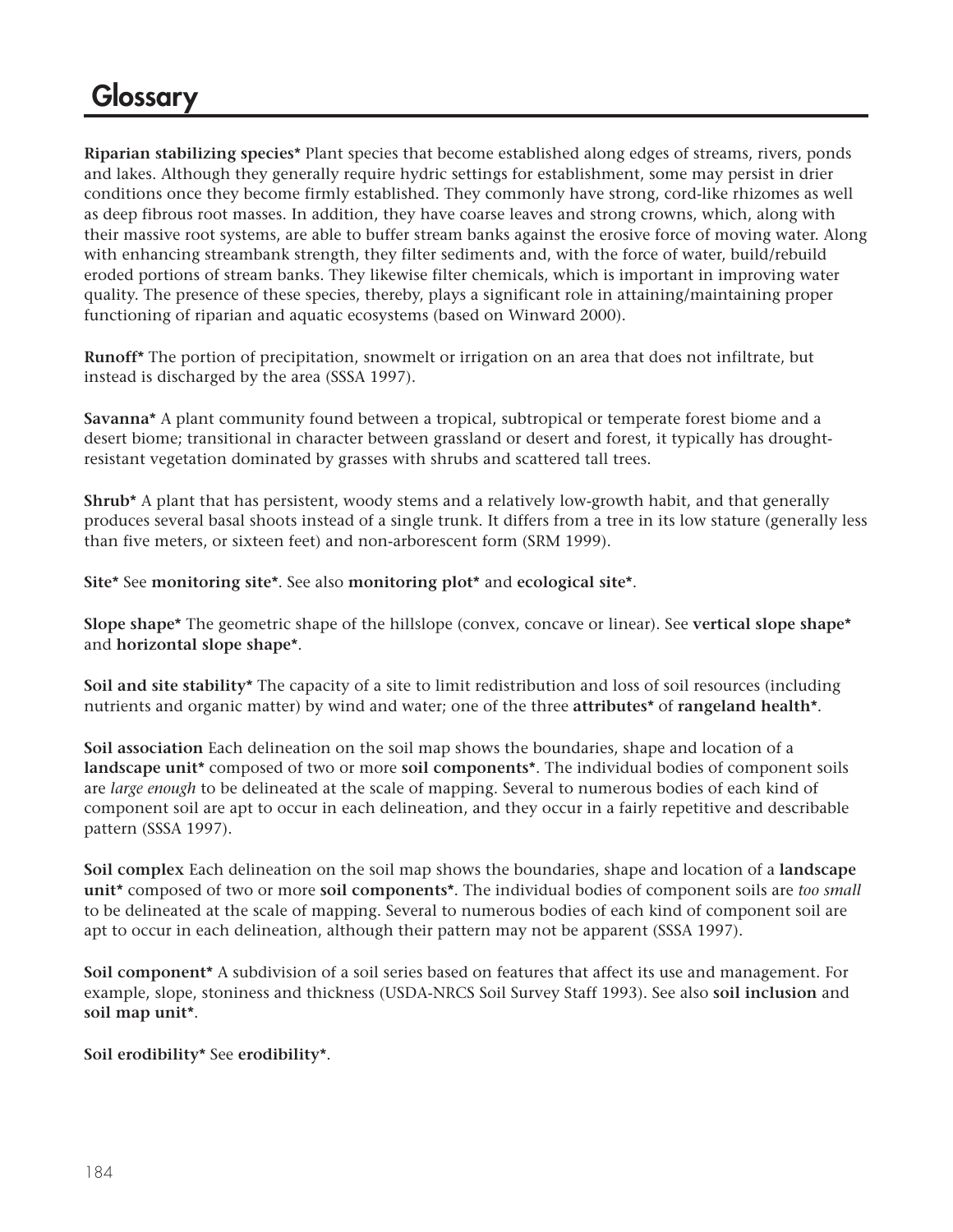**Soil inclusion** One or more **soil component\*** within a delineation of a **soil map unit\***, not identified by the map unit name (i.e., is not one of the named component soils). Such soils or areas are either too small to be delineated separately without creating excessive map or legend detail, occur too erratically to be considered a named component, or are not identifiable by practical mapping methods. Inclusions reduce the homogeneity of map units (SSSA 1997).

**Soil organic matter (SOM)\*** The total organic matter in the soil. It can be divided into three general pools: living biomass of microorganisms, fresh and partially decomposed residues (the **active fraction**), and the well-decomposed and highly stable organic material (**stabilized organic matter**). Surface **litter\*** is generally not included as part of soil organic matter (SSSA 1997).

**Soil map unit\*** A kind of soil, a combination of kinds of soil, or miscellaneous land type or types, that can be shown at the scale of mapping for the defined purposes and objectives of the survey. Soil map units are the basis for the delineations of a soil survey map (Donahue et al. 1977). See also **soil component\***, **soil inclusion**, **soil complex** and **soil association**.

**Soil particles** (syn. soil separates) Mineral particles, <2.0 mm in equivalent diameter, ranging between specified size limits. The names and size limits of separates recognized by the USDA are: very coarse sand (1-2 mm); coarse sand (0.5-1 mm); medium sand (0.25-0.5 mm); fine sand (0.1-0.25 mm); very fine sand (0.05-0.5 mm); silt (0.002-0.05 mm); and clay (<0.002 mm) (SSSA 1997).

**Soil quality\*** The capacity of a specific kind of soil to function within natural or managed ecosystem boundaries, to sustain biological productivity, maintain environmental quality, and promote plant and animal health (SSSA 1997) (see footnote at end of Glossary).

**Soil series\*** The lowest category of U.S. system of soil taxonomy; a conceptualized class of soil bodies (**polypedon**s) that have limits and ranges more restrictive than all higher taxa. Soil series are commonly used to name dominant or codominant **polypedon**s represented on detailed soil maps. The soil series serve as a major vehicle to transfer soil information and research knowledge from one soil area to another.

**Soil structure\*** The combination or arrangement of primary **soil particles** into secondary units or peds. The secondary units are characterized on the basis of size, shape and grade (degree of distinctiveness) (SSSA 1997). See http://soil.gsfc.nasa.gov/pvg/prop1.htm for diagrams illustrating different types of structure (accessed September 25, 2008).

**Soil surface\*** Term used to indicate classes of material on or at the soil or land surface (e.g., plant base, rock fragments, bedrock, **embedded litter\***, **duff\***, mosses, lichens, dark cyanobacteria, or soil that is visibly unprotected by any of the above). See also **ground cover\*.**

**Soil surface in canopy gaps >**  $*$  **The proportion (or percent) of the soil surface encompassed by gaps** between plant canopies (as measured along a vegetation transect) that are longer than a specified minimum length. Determine the minimum gap size of concern, such as the minimum canopy gap at which wind erosion or weed invasion becomes a significant risk. List all canopy gap sizes that are equal to, or larger than the selected minimum canopy gap size. Add these gap sizes together. Divide this sum by the total length of the vegetation transect. Be sure to keep units consistent; if gaps are recorded in centimeters and line length in meters, convert line length to centimeters. Multiply this value by 100. See Volume I: Quick Start and Chapter 17 for further discussion on the Canopy Gap intercept method and canopy gaps.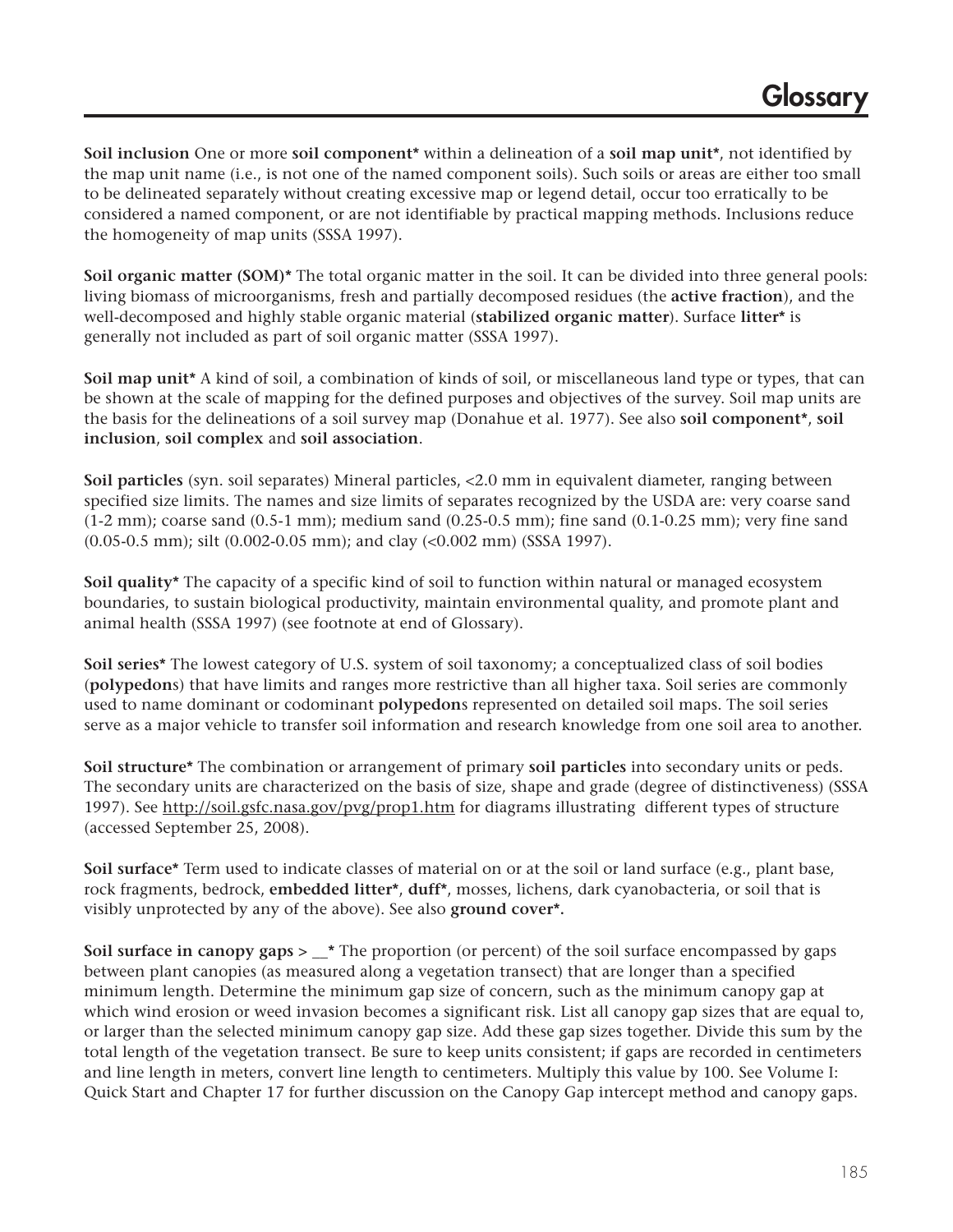**Soil surface in basal gaps > \_\_\*** The proportion (or percent) of the soil surface encompassed by gaps between plant bases (as measured along a vegetation transect) that are longer than a specified minimum length. Determine the minimum gap size of concern, such as the minimum basal gap at which water erosion or runoff becomes a significant risk. List all basal gap sizes that are equal to, or larger than the selected minimum basal gap size. Add these gap sizes together. Divide this sum by the total length of the vegetation transect. Be sure to keep units consistent; if gaps are recorded in centimeters and line length in meters, convert line length to centimeters. Multiply this value by 100. See Volume I: Quick Start and Chapter 17 for further discussion on the Basal Gap intercept method and basal gaps.

**Soil survey\*** The systematic examination, description, classification and mapping of soils in an area. Soil surveys are classified according to the kind and intensity of field examination (SSSA 1997).

**Soil texture\*** The relative proportions of the various **soil particles** (sand, silt and clay) (SSSA 1997).

**Species composition\*** The proportions of various species in relation to the total in a given area. Plant species composition may be expressed in terms of cover, density or weight (SRM 1999).

**Species richness\*** The total number of species in an area. This is one indicator of biodiversity. See Chapter 10 for calculations. See also **minimum estimate of species richness\***.

**SRM\*** Society for Range Management.

**SSSA\*** Soil Science Society of America.

**Stabilized organic matter (**syn. **humus)** The pool of **soil organic matter** that is resistant to biological degradation because it is either physically or chemically inaccessible to microbial activity. These compounds are created through a combination of biological activity and chemical reactions in the soil (SSSA 1997).

**Standing dead\*** (or **standing dead vegetation**) Dead plant material still attached to a rooted plant. All standing dead vegetation produced in previous (not the current) growing season(s) not in contact with the soil surface (Pellant et al. 2005). Compare to **litter\***, **woody litter\***, **duff\*** and **embedded litter\*.**

**State\*** A state includes one or more biological (including soil) communities that occur on a particular ecological site and that are functionally similar with respect to the three attributes (soil and site stability, hydrologic function and biotic integrity). States are distinguished by relatively large differences in plant functional groups, soil properties and ecosystem processes and, consequently, in vegetation structure, biodiversity and management requirements. They are also distinguished by their responses to disturbance. A number of different plant communities may be included in a state and the communities are often connected by traditionally defined successional pathways (Pellant et al. 2005 based on Bestelmeyer et al. 2003 and Stringham et al. 2001, 2003).

**Stratify**\* To separate, divide or delineate into classes.

**Structure (soil)\*** See **soil structure\***.

**Structure\*** (syn. **vegetation structure\***) The height and area occupied by different plants or life forms (and spatial diversity thereof) in a community.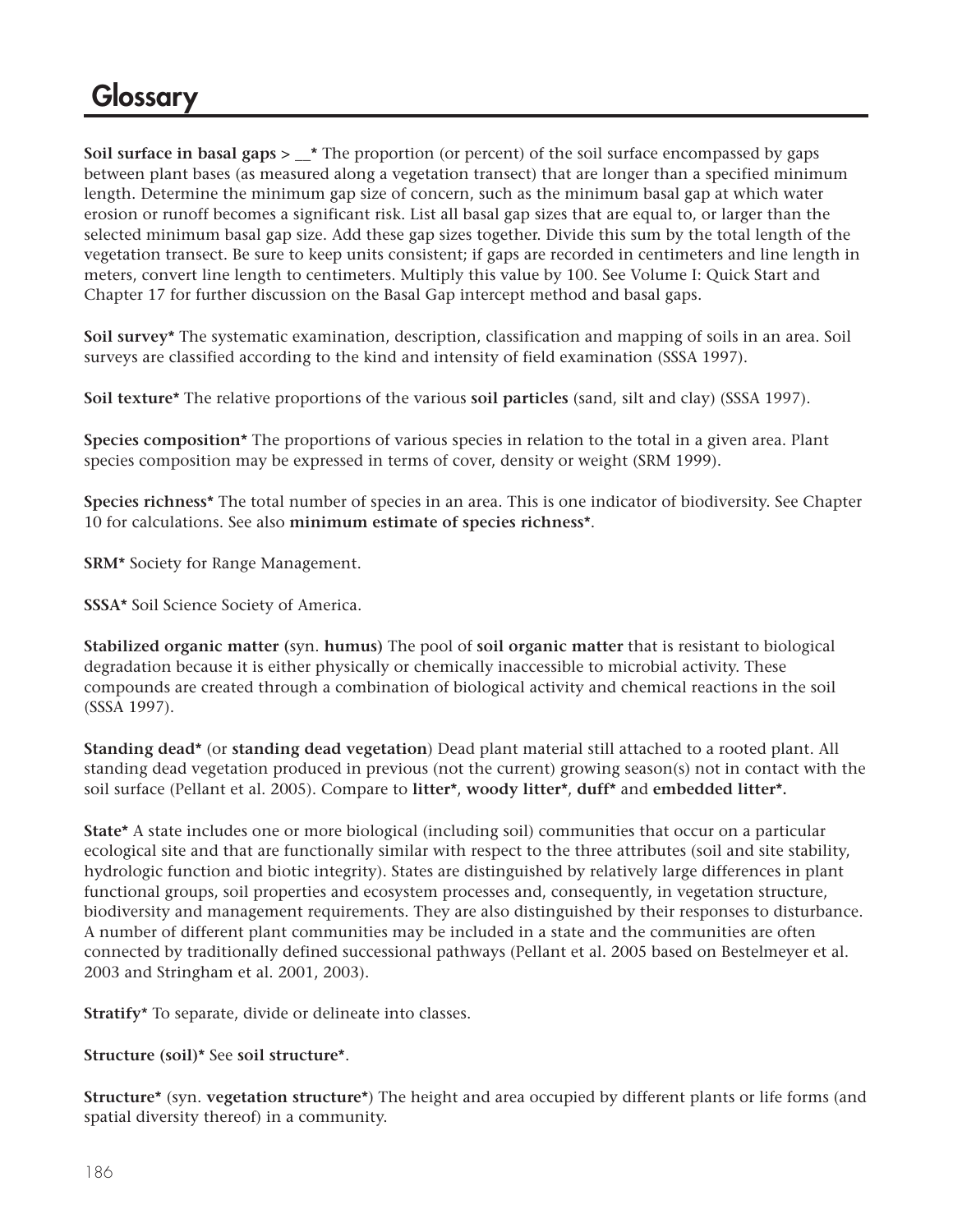**Sub-shrub\*** See **half-shrub**.

**Sub-surface stability (class)\*** The stability value ranging from one to six that is assigned to a sub-surface stability sample during the Soil stability test. See Volume I: Quick Start for more details.

**Surface stability (class)\*** The stability value ranging from one to six that is assigned to a surface stability sample during the Soil Stability test. See Volume I: Quick Start for more details. Another indicator is the **proportion of surface values = class 6\***. Calculate the proportion of surface values = class 6 by counting the number of *surface* samples with a stability class equal to six. Then divide this sum by the total number of surface samples taken. Multiply this value by 100.

**T&E\*** Threatened and Endangered (species).

**Terracette.** "Benches" of soil deposition behind obstacles caused by water erosion, not wind erosion (Pellant et al. 2005). May or may not reflect current erosion. Compare to **pedestal**.

**Threshold\*** A transition boundary that an ecosystem crosses, which results in a new stable **state\*** that is not easily reversed without significant inputs of resources.

**Total annual production\*** All aboveground plant biomass produced during a single growing year, including woody material and regardless of palatability or accessibility to grazing animals. Total annual production is expressed in pounds per acre (lb/ac). See Chapter 9 for methods of estimating and calculating total annual production.

**TNC\*** The Nature Conservancy.

**Transition\*** A shift between two states. Transitions are not reversible by simply altering the intensity or direction of factors that produced the change. Instead, they require new inputs such as revegetation or shrub removal. Practices such as these that accelerate succession (USDA-NRCS 1997) are often expensive to apply.

**Tree\*** A woody perennial, usually single-stemmed plant that has a definite crown shape and reaches a mature height of at least 4 meters (13.1 ft). The distinction between woody plants known as trees and those called shrubs is gradual. Some plants, such as oaks (*Quercus* spp.), may grow as either trees or shrubs (SRM 1999).

**Trend\*** The direction of change in ecological status or resource value rating observed over time (SRM 1999).

**USDA\*** United States Department of Agriculture.

**USDI\*** United States Department of the Interior.

**USFS\*** United States Forest Service (**USDA**).

**USGS\*** United States Geological Survey (**USDI**).